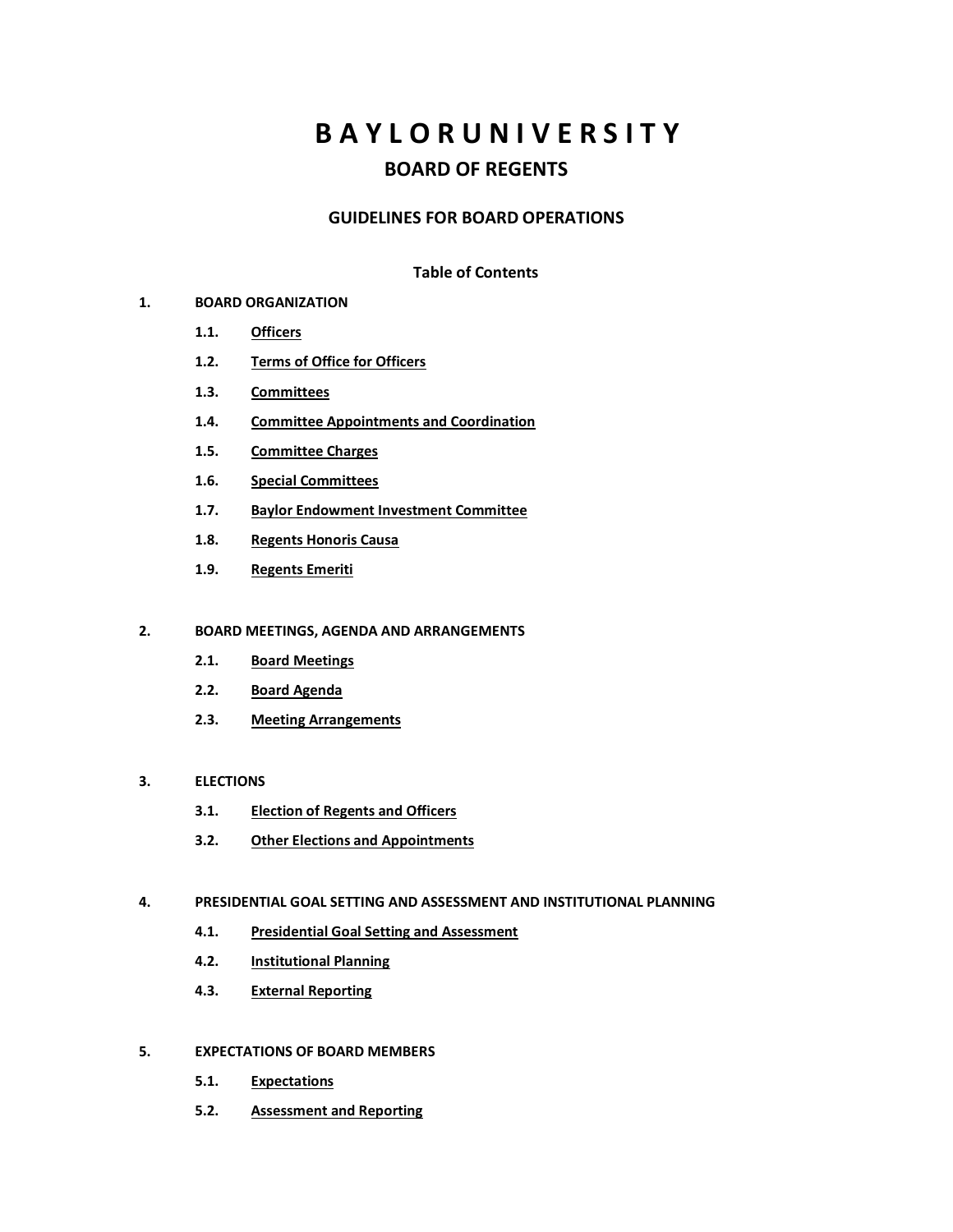## **5.3. Impact on Continued Board Service**

{00078053-1}

- **6. BOARD PROFESSIONAL** 
	- **6.1. Position**
- **6.2 Qualifications**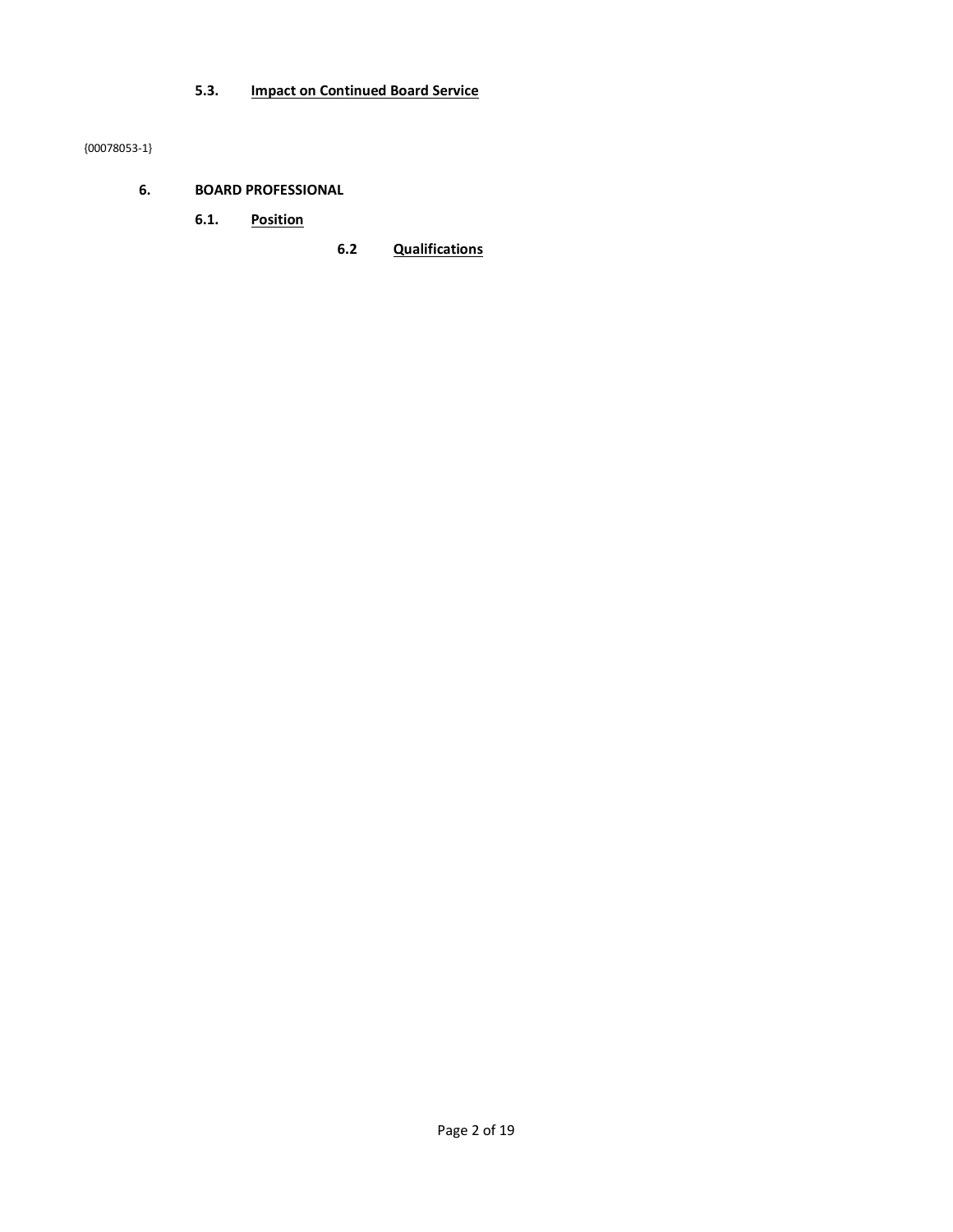# **B A Y L O R U N I V E R S I T Y BOARD OF REGENTS**

# **GUIDELINES FOR BOARD OPERATIONS**

## **1. BOARD ORGANIZATION**

# **1.1. Officers**

- 1.1.1. Officers of the Board are a Chair and three Vice Chairs. The Vice Chairs will perform such duties and functions as might be given in the Bylaws and as determined by the Chair and Vice Chairs, in consultation with the Executive Committee and may also serve as a chair of standing, special or ad-hoc committees*.* The Vice Chairs shall be available for receiving the opinions of any Regents regarding topics about which there may be significant differences.
	- 1.1.1.1 The duties and functions of the Chair and each Vice Chair should be described to the full Board at the first regular meeting following the officers taking office.
	- 1.1.1.2 Vice Chairs are not required to chair a standing committee. Vice Chairs may serve as standing committee chairs under the same process as outlined in Section 1.4.1.1.
- 1.1.2. In the case of a temporary absence or inability of the Chair to serve, the Chair should select a Vice Chair to perform the duties of the Chair. If the Chair fails to make such a selection, the three Vice Chairs shall select a Vice Chair to perform the duties of the Chair.
- 1.1.3. The Chair and a majority of the Vice Chairs must have completed their first term on the Board prior to taking office.

# **1.2. Terms of Office for Officers**

1.2.1. The Board year will parallel the academic year; i.e., begin on the first of June and end on the last day of May in the following year. In accordance with Bylaw 2.1, the Board Chair and Vice Chairs are elected for a term of one year and take office on June 1 following election at the annual meeting.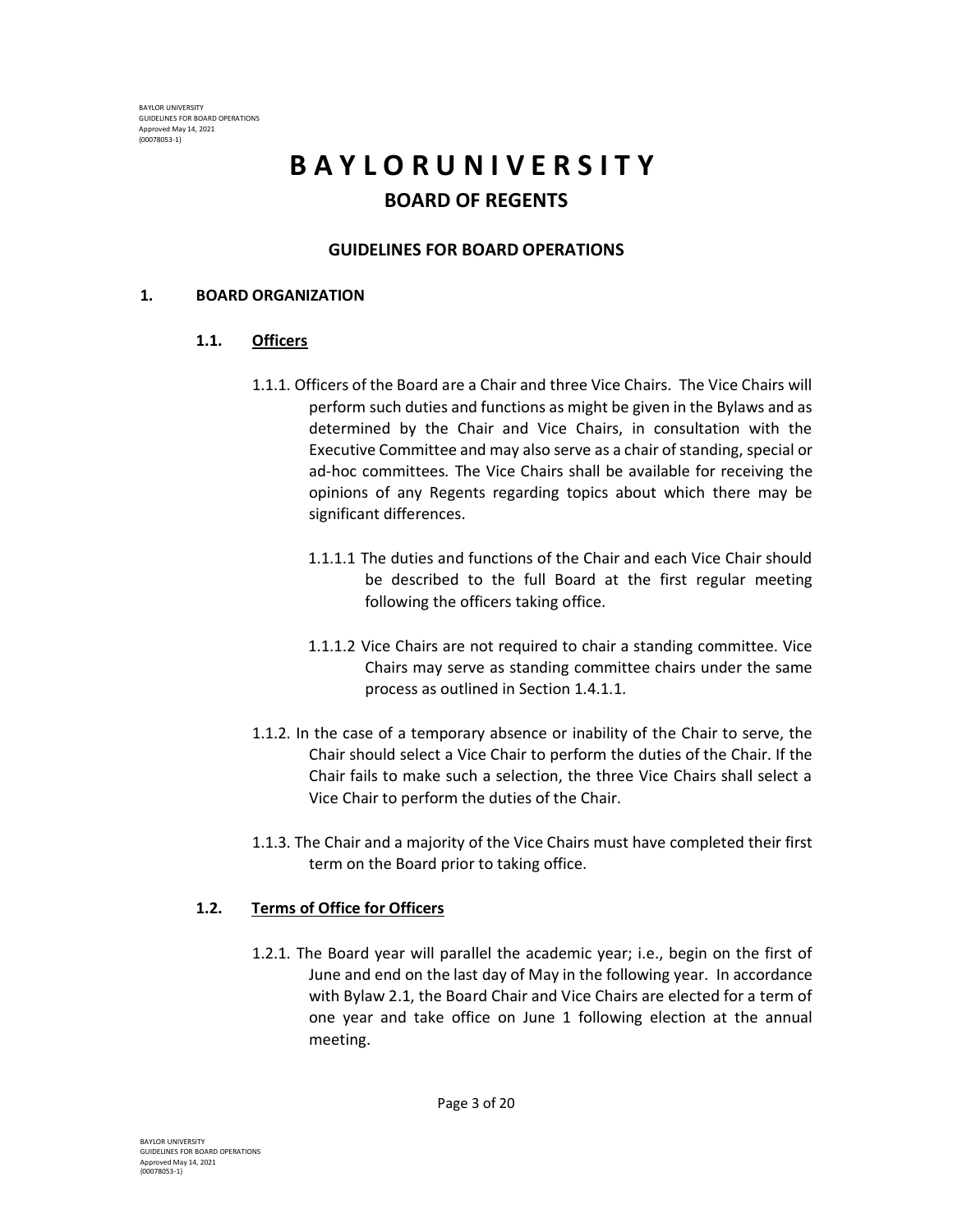1.2.2. Ordinarily, each Regent should serve a maximum of three one-year terms as Chair and three one-year terms as a Vice Chair.

#### **1.3. Committees**

1.3.1. There shall be nine standing committees: (1) Executive; (2) Academic Affairs; (3) Student Life; (4) Finance and Facilities; (5) Nominating, Governance and Regent Leadership; (6) Audit; (7) Compliance and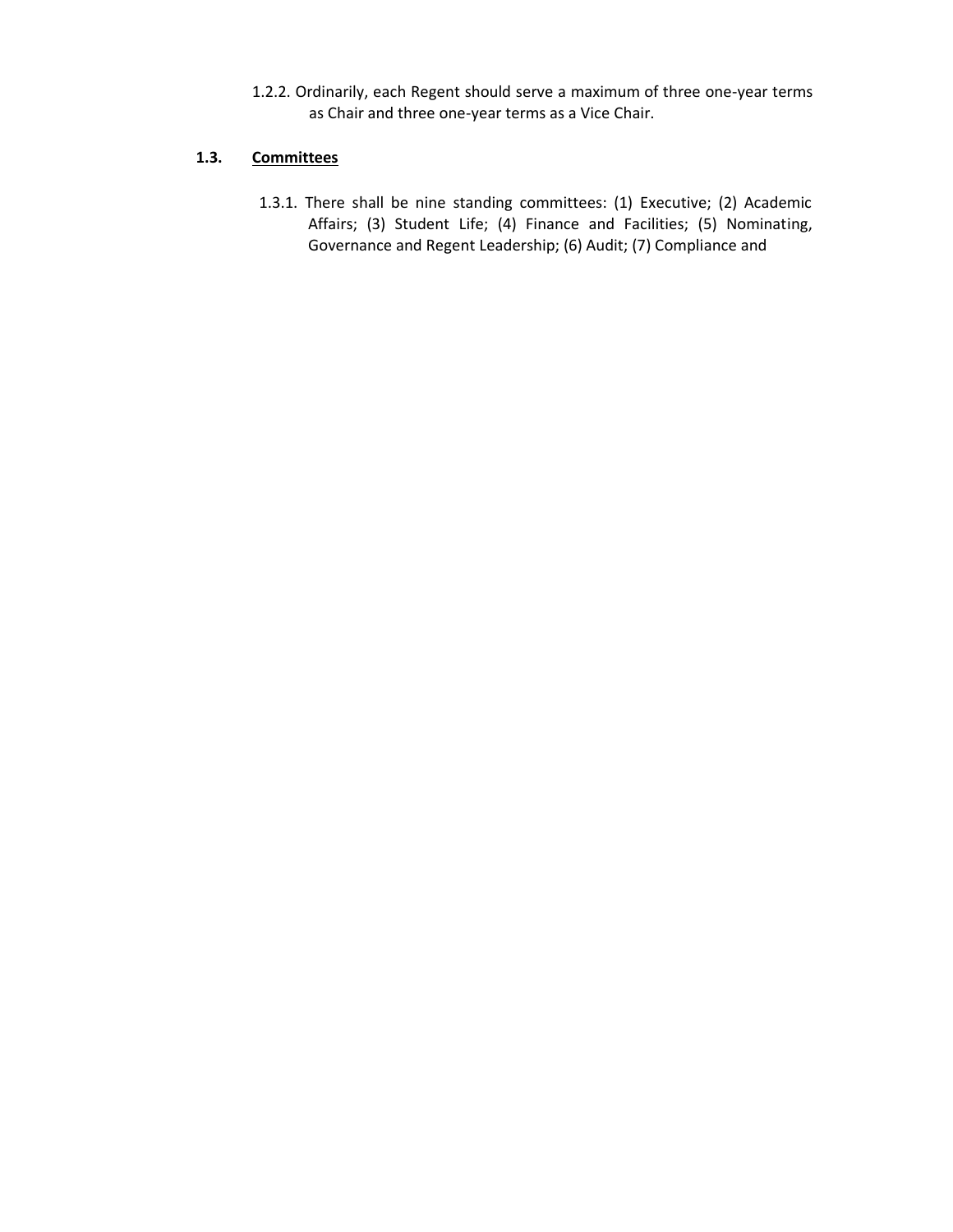Regulatory Affairs; (8) Advancement and Development; and (9) University Leadership and Compensation.

- 1.3.2 As a general rule, standing committees should schedule their meetings in such a way as to minimize the instances when multiple standing committees are meeting at the same time. The President, Chair and Vice Chairs should, and each Regent is encouraged to, attend any standing committee meeting, recognizing (1) only members of that committee have a vote; (2) Regents who are not members of the committee are guests and should use discretion when participating; and (3) the Board Chair and Committee Chair maintains the prerogative to limit notice and attendance at a committee meeting to members of the committee only or to exclude specific Regents due to legal limitations, governance interests, and conflicts or potential conflicts, but should exercise prerogative sparingly. Each committee may meet in executive session which may exclude (1) members of the administration or (2) all persons (including Regents) who are not members of the committee. Further, a specific Regent may be excluded from a standing committee's particular meeting or a portion thereof, provided, however, such Regent should be provided notice and the Board Chair or Committee Chair should explain the reason for such exclusion to the Board.
- 1.3.3 Generally, each Regent is required to serve on one standing committee, and is encouraged to serve on two standing committees. Except for the Executive Committee, the Chair and past Chair are prohibited from serving as a voting member on any standing Committee. Members of the Executive Committee should expect to serve on one or two standing committees in addition to their Executive Committee membership.
- 1.3.4 The President, Chair, Vice Chairs and past Chair are encouraged to attend all committee meetings. Each committee should also consider including one or more administrators and/or faculty members to provide information helpful to the committee in fulfilling its charge. Each committee should hold an executive session at the beginning or end of each committee meeting for discussion of confidential matters. Committee executive sessions should not include the President or other members of the University administration. Further, there may be limited circumstances where it may be appropriate for only members of the Committee to attend.
- 1.3.5 The Executive Committee
	- 1.3.5.1 As a general rule, no person (other than the President) should serve on the Executive Committee more than six years.
	- 1.3.5.2 The Executive Committee should meet at least monthly and provide counsel and advice to the President.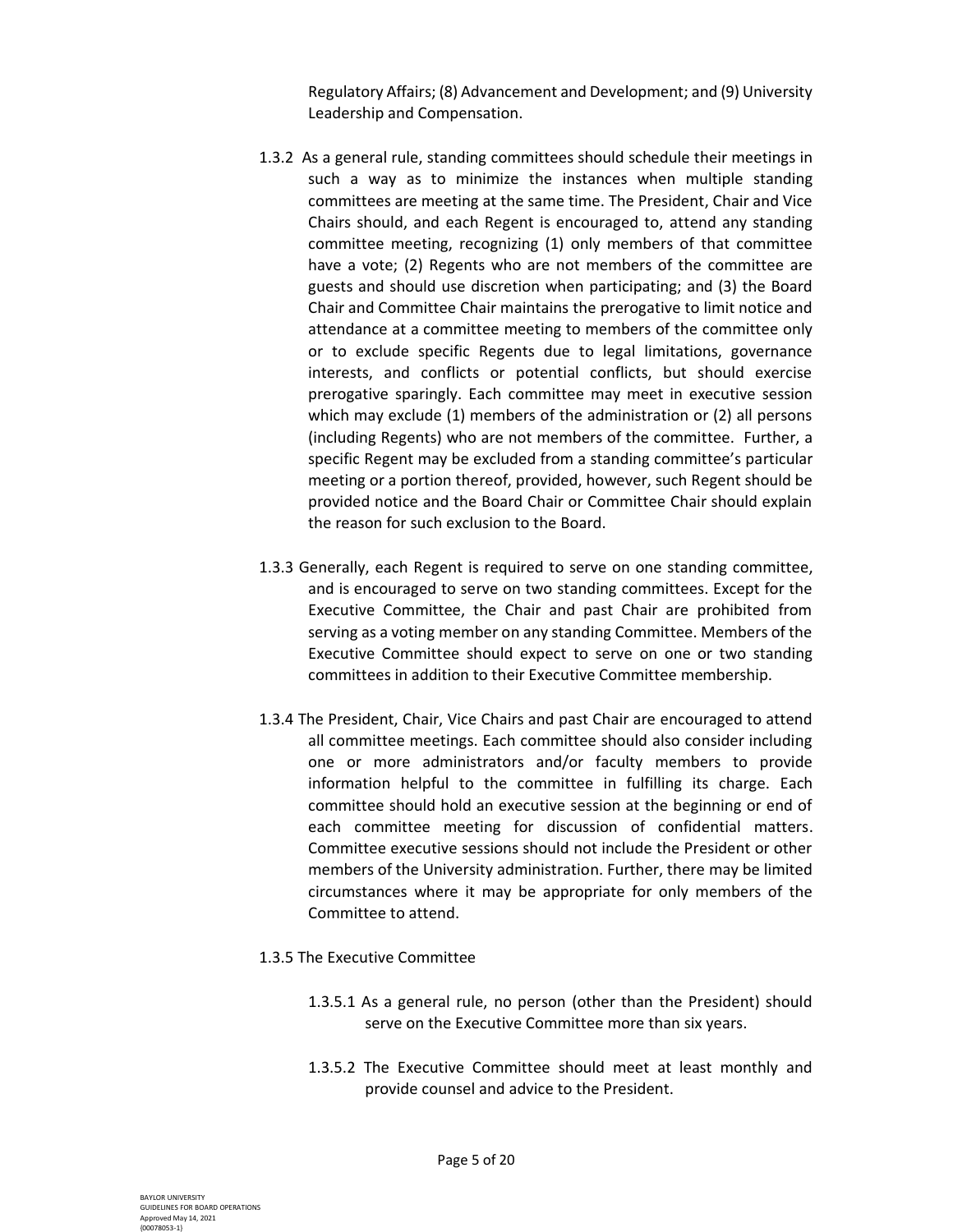- 1.3.5.3 The Chair and President may invite other administration to participate in the meetings to provide additional insight on issues under discussion.
- 1.3.5.4 The Executive Committee should inform the Board in a timely manner of Executive Committee actions. When necessary, the Board should consider approval or ratification of those matters requiring Board approval.

#### **1.4. Committee Appointments and Coordination**

- 1.4.1. Appointment to Committees
	- 1.4.1.1 Prior to the annual meeting of the Board each year the Nominating, Governance and Regent Leadership Committee shall solicit interest and preference from each Regent regarding committee membership. The Nominating, Governance and Regent Leadership Committee shall then prepare a recommendation to the Board of the chairs, vice chairs and members of each standing committee. The Nominating, Governance and Regent Leadership Committee must also solicit input from the then serving Chair, Vice Chairs and Chairs of the Board committees. The Nominating, Governance and Regent Leadership Committee should consider prior board experience when selecting nominees for committee leadership positions. The Board shall vote regarding whether to approve the Nominating, Governance and Regent Leadership Committee's recommendation at the annual meeting of the Board.
	- 1.4.1.2. Committee assignments shall be made in the best interest of Baylor, and there shall be no presumption that each Regent will rotate through each committee.
	- 1.4.1.3. The Board Chair and Vice Chairs shall be ex officio members of all other Board committees, but shall have no vote in those committee matters. The President shall be an ex officio member of all Board committees, but shall have no vote in committee matters.
	- 1.4.1.4. The members of committees are appointed for one-year terms. Other than the expiration of the term or terms of service as a member of the Board, there is no limit on the number of one-year terms a member of a standing committee may serve.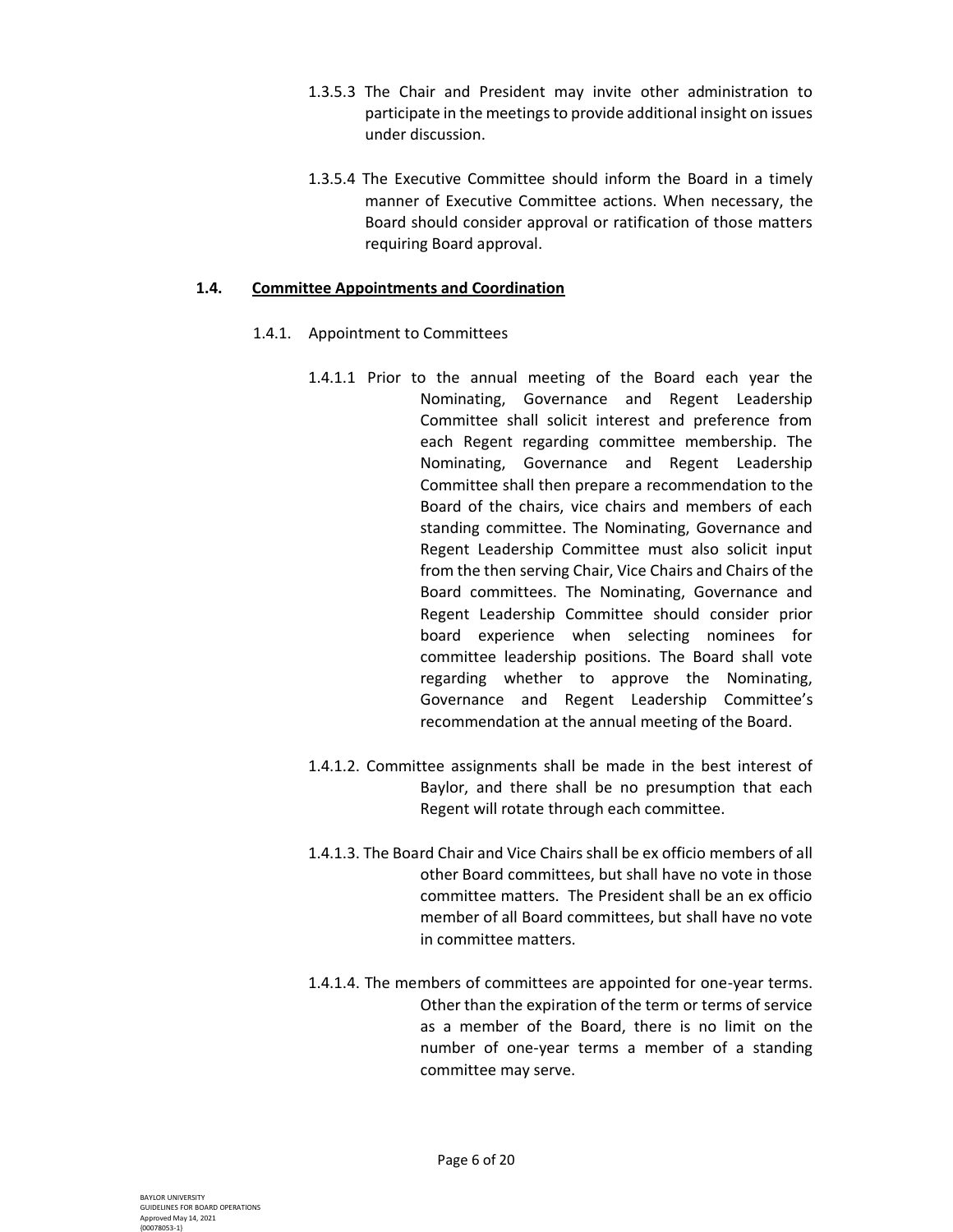- 1.4.1.5. The Chair and Vice Chair of committees are appointed for oneyear terms. Other than the expiration of the term or terms of service as a member of the Board, there is no limit on the number of one-year terms a committee Chair or Vice Chair may serve, however, it is recommended that no committee Chair serve for more than six years.
- 1.4.1.6. The Executive Committee requirements regarding composition and operation shall be set forth in the Bylaws.
- The Executive Committee should also coordinate and assist in the activities of the various committees of the Board, assist the Chair in the development of meeting agendas, and act as an advisory group to the President and Chair of the Board.
- 1.4.1.7 All members of the Audit Committee must submit an updated Conflict of Interest Disclosure Statement and Information Sheet prior to accepting the committee appointment. The officers and the President should review the disclosures to ensure that the appointed members of the Audit and Compliance Committee are independent (i.e., no financial interest in the institution, no relationships with outside interests that do business with Baylor University, and no relationships with other members of the Board that could compromise independent judgment.)
- 1.4.1.8 The committee chairs shall work with the President to develop agendas for committee meetings. The agendas for committee meetings will be made available to the full Board.

#### **1.5. Committee Charges**

- 1.5.1. Between the time of the appointment of the Chairs of the respective committees and the first regular meeting of the year, the incoming Board Chair and Vice Chairs will meet in person or by phone with the newly appointed committee Chairs and appropriate members of the administration to establish Board goals that support the mission of the University and its strategic plan.
- 1.5.2. The new Board Chair and Vice Chairs shall prepare a general charge to each committee so that committee work can relate strategically to overall work of the Board.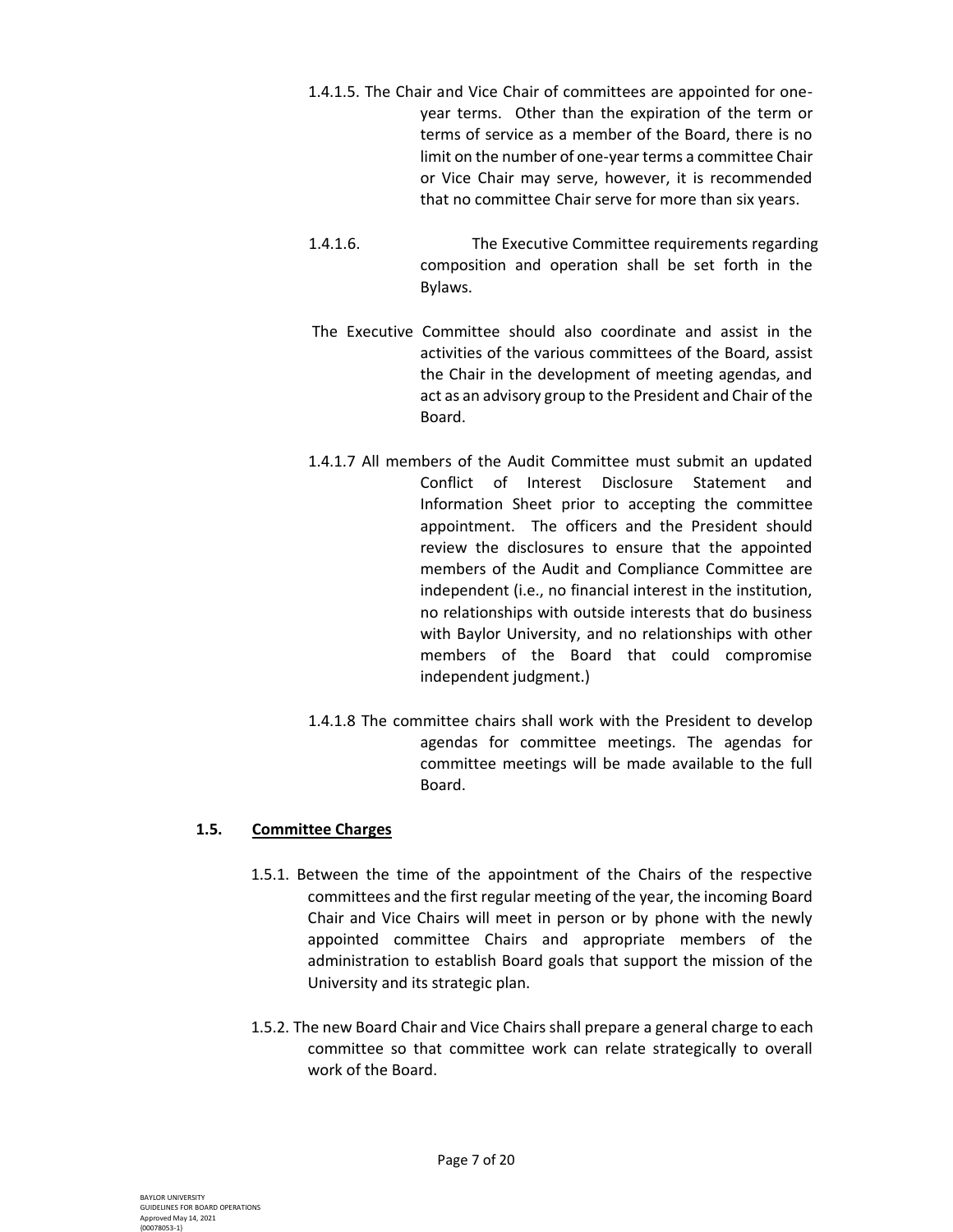- 1.5.3. Prior to the first regular board meeting of the year, each committee will review its charge, confirm their agreement to fulfill the responsibilities, review proposed modifications regarding the charge with the Nominating, Governance and Regent Leadership Committee, and set goals and objectives for the year. Each standing committee will also review its annual calendar. At the first regular board meeting of the year, each standing committee shall report that it has reviewed its charter and committee calendar and discuss any changes to the charter which were approved by the committee and the Nominating, Governance and Regent Leadership Committee. [CWH: Committees must develop calendars.]
- 1.5.4. Committee charges, goals, and objectives will be distributed to each member of the Board following the summer retreat meeting and prior to the first fall meeting of the Board of Regents.
- 1.5.5. The charge, goals and objectives of the Audit Committee shall include the responsibility to ensure auditor independence and to make a recommendation to the Board regarding the awarding of the contract for an independent auditor based on a competitive process at least every five years.
- 1.5.6 The charge, goals and objectives if the Nominating, Governance and Regent Leadership Committee shall include conducting a comprehensive governance review at least every five years. The Committee must include in its review at least the following matters: the mission statement, fiduciary oversight principles, governing documents and board operating policies, conflict of interest policy and procedures, code of ethics, membership composition, and size and structure of the Board. The Board will also create a special committee between 2020 and 2022 to review implementation and effectiveness of the 2017 Governance Task Force recommendations. One-half of the special committee's membership shall consist of individuals who have not previously served on the Board.
- 1.5.6. Each committee shall prepare and present a robust summary report at each regularly scheduled Board meeting so that all Regents are fully informed about each committee's work. The Compliance and Regulatory Affairs committee shall also be required to provide an annual update to the Board.

#### **1.6. Special Committees**

1.6.1. The Chair, with the approval of the Board, may appoint ad-hoc and special committees, and such committees' terms will be specified at the time of committee appointment.

# **1.7. Baylor Endowment Investment Committee**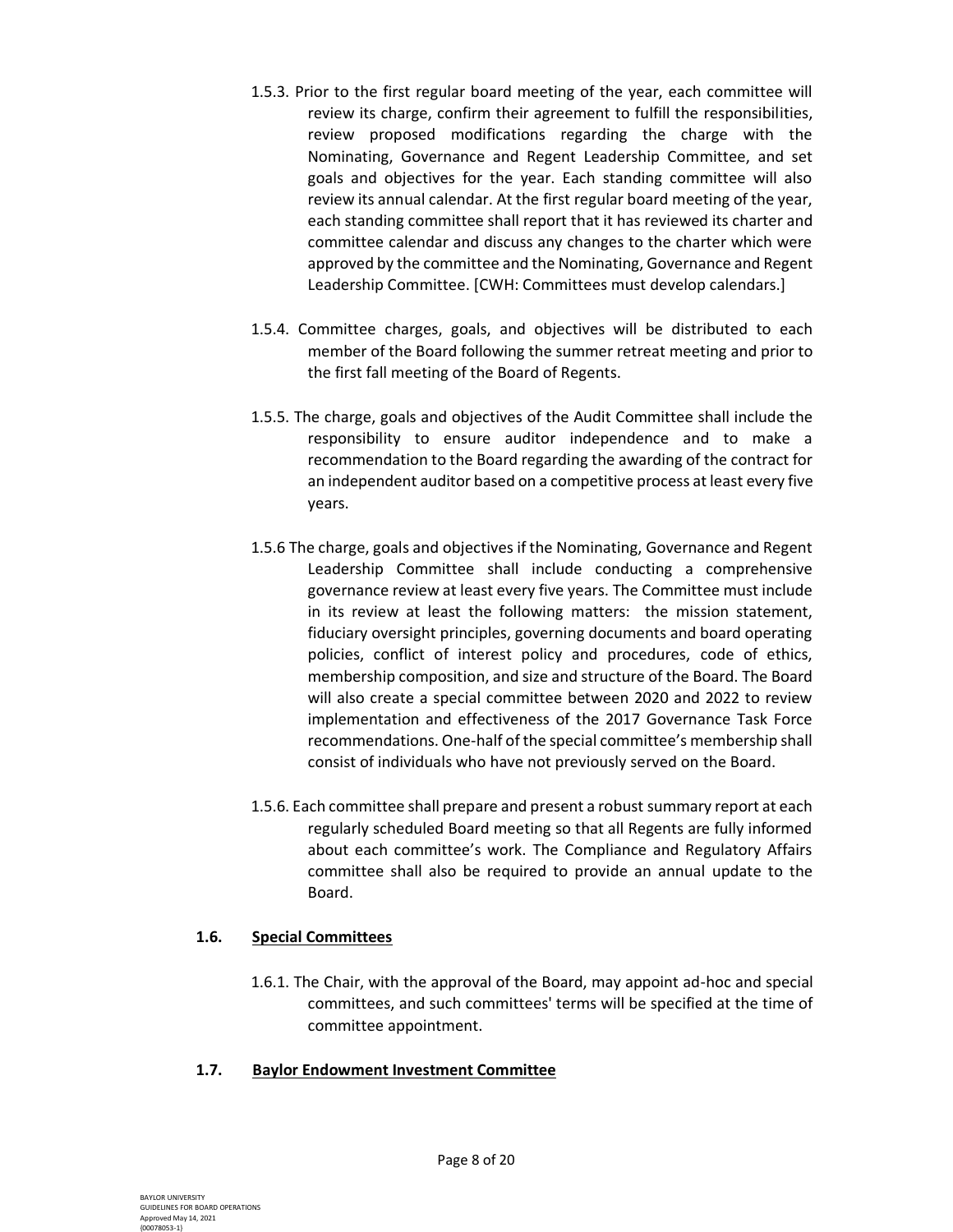1.7.1. The University endowment shall be managed by the Baylor Endowment Investment Committee in accordance with the Board-approved Endowment Investment Policy.

#### **1.8. Regents Honoris Causa**

- 1.8.1. The Board of Regents may have up to two tenured faculty members, two currently enrolled students, a member of the Baylor Bear Foundation and a member of the Baylor B Association elected to the Board as Regents Honoris Causa.
- 1.8.2. Regents Honoris Causa shall each serve terms as specified in the Bylaws.
- 1.8.3. The Vice President for Student Life shall submit to the Nominating, Governance and Regent Leadership Committee at least four students as nominees for review and consideration as Student Regents. Similarly, the Provost shall submit to the Nominating, Governance and Regent Leadership Committee at least four tenured faculty members as nominees for review and consideration as a non-voting Regents. The Nominating, Governance and Regent Leadership Committee, will, after consultation with the Chairs of the Academic Affairs and Student Life Committee, nominate up to two students and up to two faculty members from either (1) the nominees or (2) any other qualified person. The student nominee(s) and faculty nominee(s) shall be presented for election in a manner consistent with the Board's election of Regents.
- 1.8.4. In the event of a vacancy of any Regent Honoris Causa, the Board may refill the vacancy or have it remain vacant until the end of the term.
- 1.8.5. Any faculty Regent shall in this role serve and act solely for the best interests of Baylor University but shall be expected to facilitate and communicate the views and interests of Baylor faculty. Similarly, any student Regent shall in this role serve and act solely for the best interests of Baylor University but shall be expected to facilitate and communicate the views and interests of Baylor students. Finally, the Regents providing perspectives from other University constituencies shall act solely in the best interests of Baylor University and shall be expected to communicate the views and interests of their respective constituent bodies.
- 1.8.6. Each of the Regents Honoris Causa must be a committed Christian and must have accepted Jesus Christ as both Lord and Savior and live in a manner that demonstrates his or her commitment to Him. The Regents Honoris Causa will not be included in any calculation of Baptist (or nonBaptist) Regents under the Bylaws. The Regents Honoris Causa may not serve on the Board of another BGCT institution of higher education or HighGround Advisors (formerly the Baptist Foundation of Texas).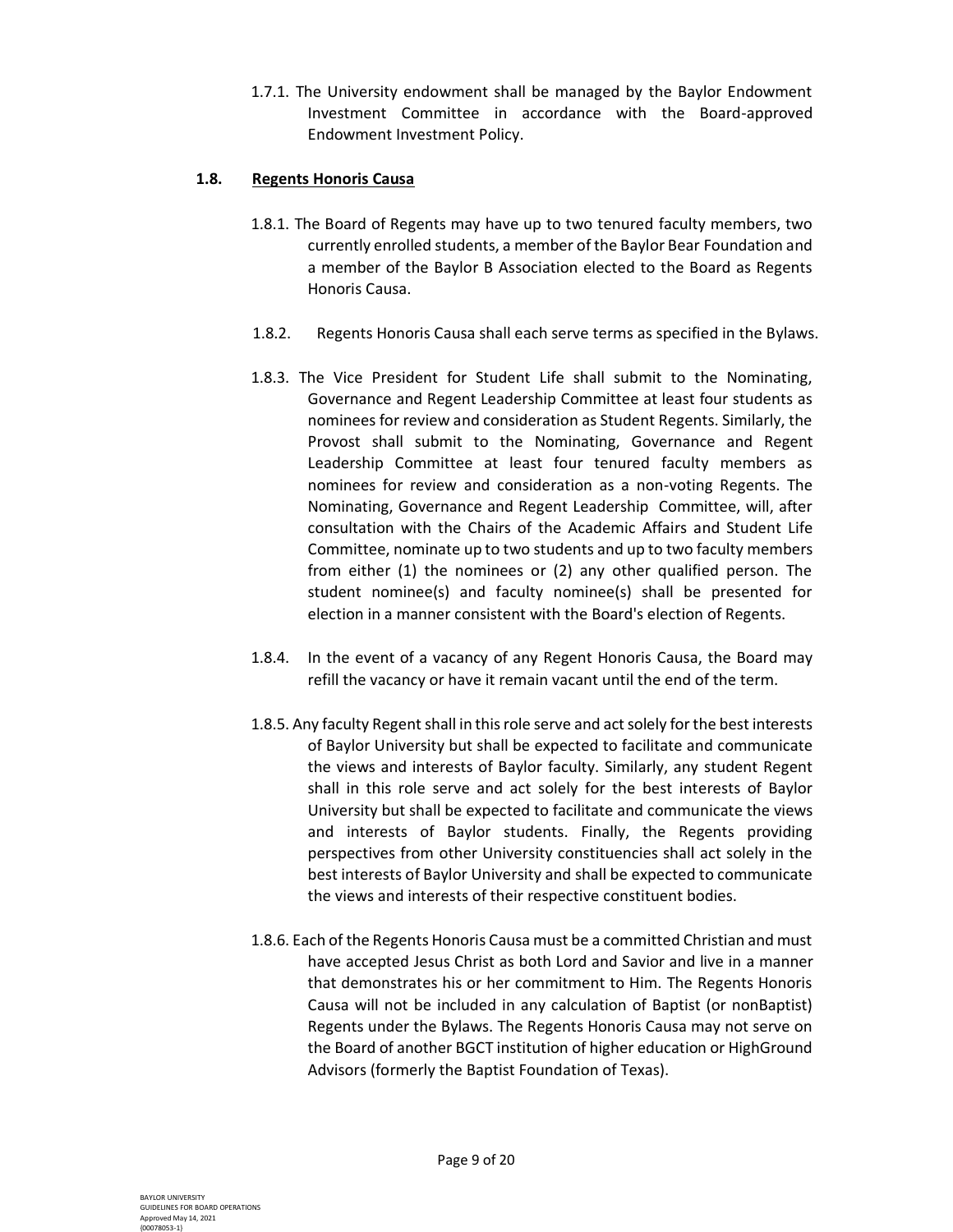1.8.7. All board policies or rules not in conflict with these provisions shall apply to the Regents Honoris Causa.

#### **2. BOARD MEETINGS, AGENDA, AND ARRANGEMENTS**

## **2.1. Board Meetings**

- 2.1.1. Regular Board Meetings
	- 2.1.1.1. The full Board shall hold at least four regular meetings a year, one of which shall be held in conjunction with the Board's annual summer retreat. In accordance with Bylaw 1.4, the President and the Chair of the Board shall set the date and times of all regular meetings. In order to help minimize scheduling conflicts, Regents may provide the President's office with a list of known scheduling conflicts for the following calendar year prior to May 1 of the preceding year. Called meetings may take place as often as needed when called in accordance with Bylaw 1.5.
	- 2.1.1.2. The annual meeting will take place in the spring. At this annual meeting, the Board of Regents shall elect the officers of the Board for the ensuing year and shall elect new members of the Board of Regents.
	- 2.1.1.3. The annual summer retreat must include an opportunity for strategic planning.
	- 2.1.1.4. One or more Board regular meetings per year may take place outside of Waco, but within the State of Texas.
	- 2.1.1.5. Materials for each regular meeting will be circulated in advance of the meeting unless a compelling reason not to do so exists.

# 2.1.2. Committee Meetings

- 2.1.2.1. Committee meetings should be scheduled in such a manner as they do not conflict with one another.
- 2.1.2.2. Committees may convene as needed between Board meetings.

# **2.2. Board Agenda**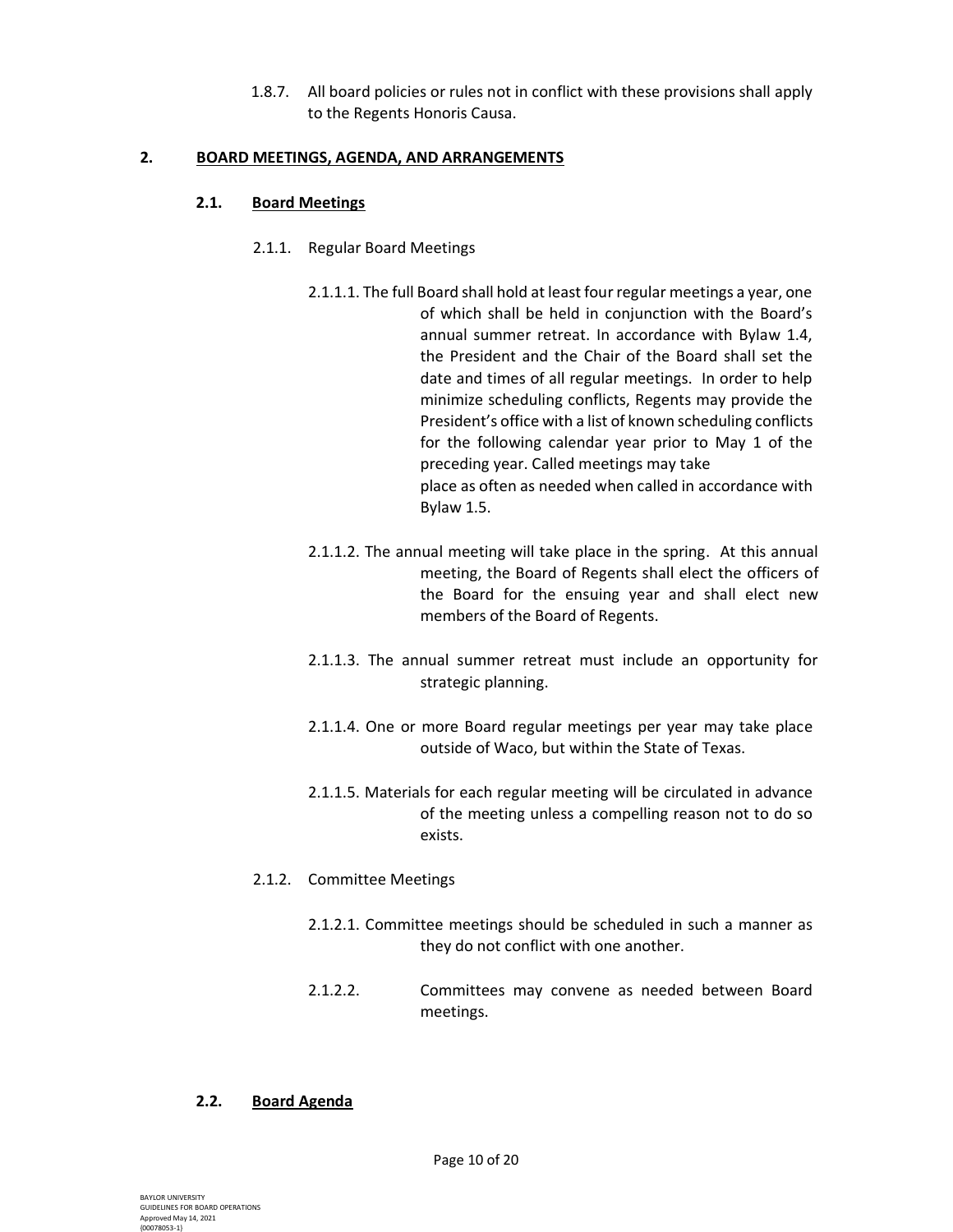- 2.2.1. The full Board will ordinarily conduct its business meeting on Friday.
- 2.2.2. The Board agenda will include at least four areas (not necessarily in the order listed) which ideally should focus on subjects important to the University or on decisions before the Board:
	- 2.2.2.1. A report from the President, with opportunity for questions and answers;
	- 2.2.2.2. Presentations of important information (including finance, academic programs, student life, development and educational topics);
	- 2.2.2.3. An Executive Committee report by the Chair and ratification by the Board of Executive Committee actions as appropriate;
	- 2.2.2.4. Comprehensive committee reports;
	- 2.2.2.5 Risk review;
	- 2.2.2.6 Accreditation and regulatory compliance, including Title IX and other anti-discrimination compliance updates;
	- 2.2.2.7 Action items requiring Board response; and
	- 2.2.2.8. Executive Session. A portion of each Executive Session should be held without any University officers or staff present.

#### **2.3. Meeting Arrangements**

2.3.1. The Chair is authorized to invite representatives of key constituent groups to attend meetings provided, however, that the Chair consults with the Vice Chairs.

# **3. ELECTIONS**

# **3.1. Election of Regents and Officers**

3.1.1. The Nominating, Governance and Regent Leadership Committee is responsible for nominating a Chair and three Vice Chairs each year. The Nominating, Governance and Regent Leadership Committee should seek input from all Regents as part of the nomination process. Further, the Nominating, Governance and Regent Leadership Committee should emphasize the board experience and profile of each nominee when making its nominations. As a general rule, the Nominating, Governance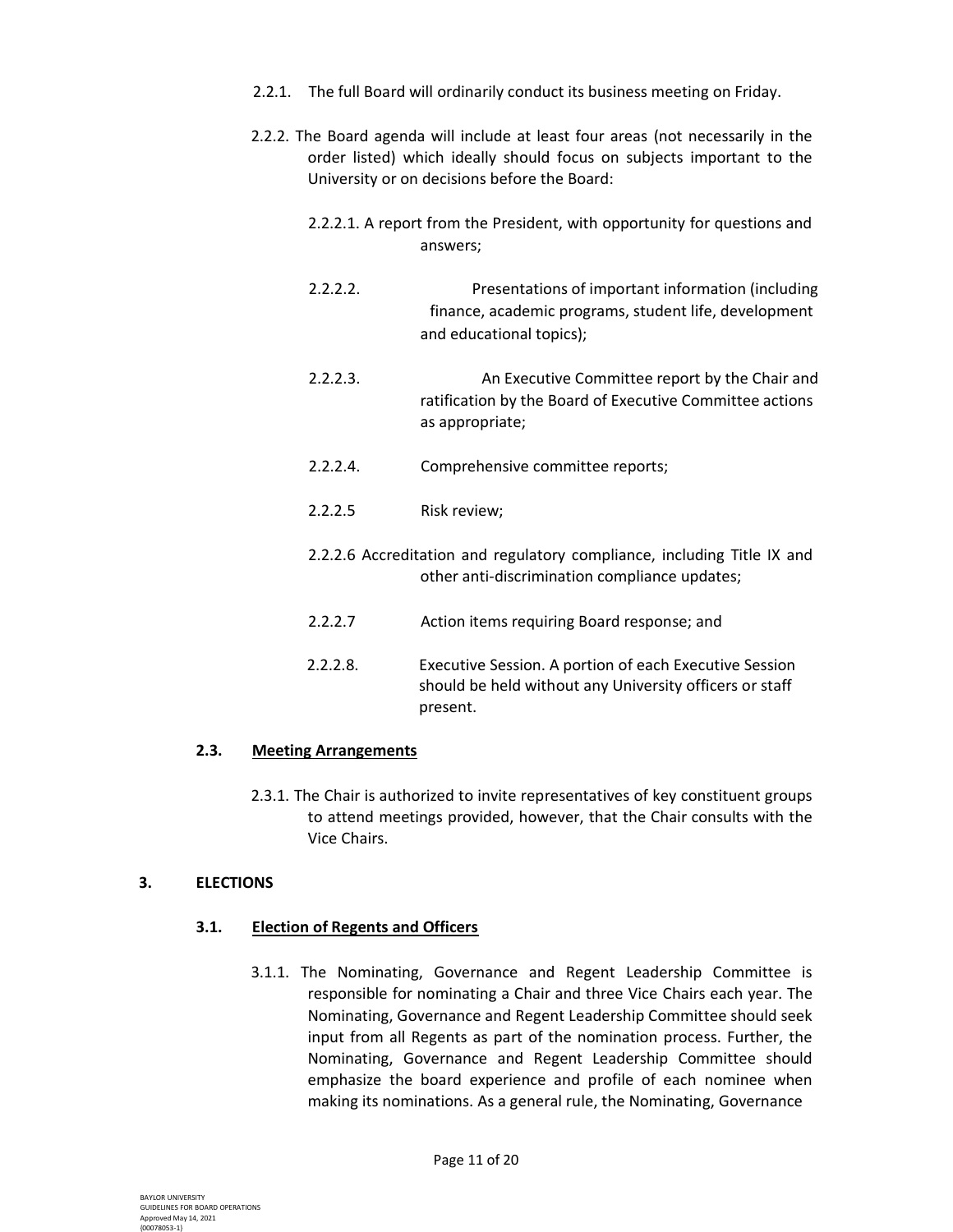and Regent Leadership Committee shall nominate a Chair and Vice Chairs for the Board at the regular meeting immediately preceding the annual meeting. The Nominating, Governance and Regent Leadership Committee shall review prior self-assessment surveys and attendance records when considering nominees for officer positions. All nominees shall be submitted in Executive Session to the full Board for election at the annual meeting.

- 3.1.2. Persons wishing to make recommendations for At-Large Regent positions on the Board of Regents and on other boards as required by the Bylaws of Baylor University or by other legal agreements shall submit such recommendations to the Nominating, Governance and Regent Leadership Committee. The Nominating, Governance and Regent Leadership Committee should encourage the Board of Regents at the first Board meeting of the year to submit recommendations to be considered. The Nominating, Governance and Regent Leadership Committee should communicate with the appropriate Baptist General Convention of Texas personnel or committees to coordinate regarding the identification of potential nominees.
	- 3.1.2.1. At least once every three years, the Nominating, Governance and Regent Leadership Committee shall create a Selection Subcommittee composed of several members of the Nominating, Governance and Regent Leadership Committee as well as individuals who are not Regents (nor have served as a Regent in the prior six years), but who have had significant and successful careers in business, education, the arts and sciences and other varied professional fields, as well as other corporate (for-profit and non-profit) experience, who can assist the Nominating, Governance and Regent Leadership Committee in identifying and reviewing potential Regents. The Selection Subcommittee shall be composed of an equal number of Regents and non-regents. The Selection Subcommittee shall present its recommendations to the Nominating, Governance and Regent Leadership Committee prior to February 1 of each year in which it has been convened.
	- 3.1.2.2. Candidates must meet the qualifications established in the Certificate of Formation or Bylaws to be a member of the Board of Regents. In addition, the candidate must also:
		- 3.1.2.2.1. Be a committed Christian and must have accepted Jesus Christ as both Lord and Savior and live in a manner that demonstrates his or her commitment to Him;
		- 3.1.2.2.2. Actively demonstrate his or her deep appreciation for Baylor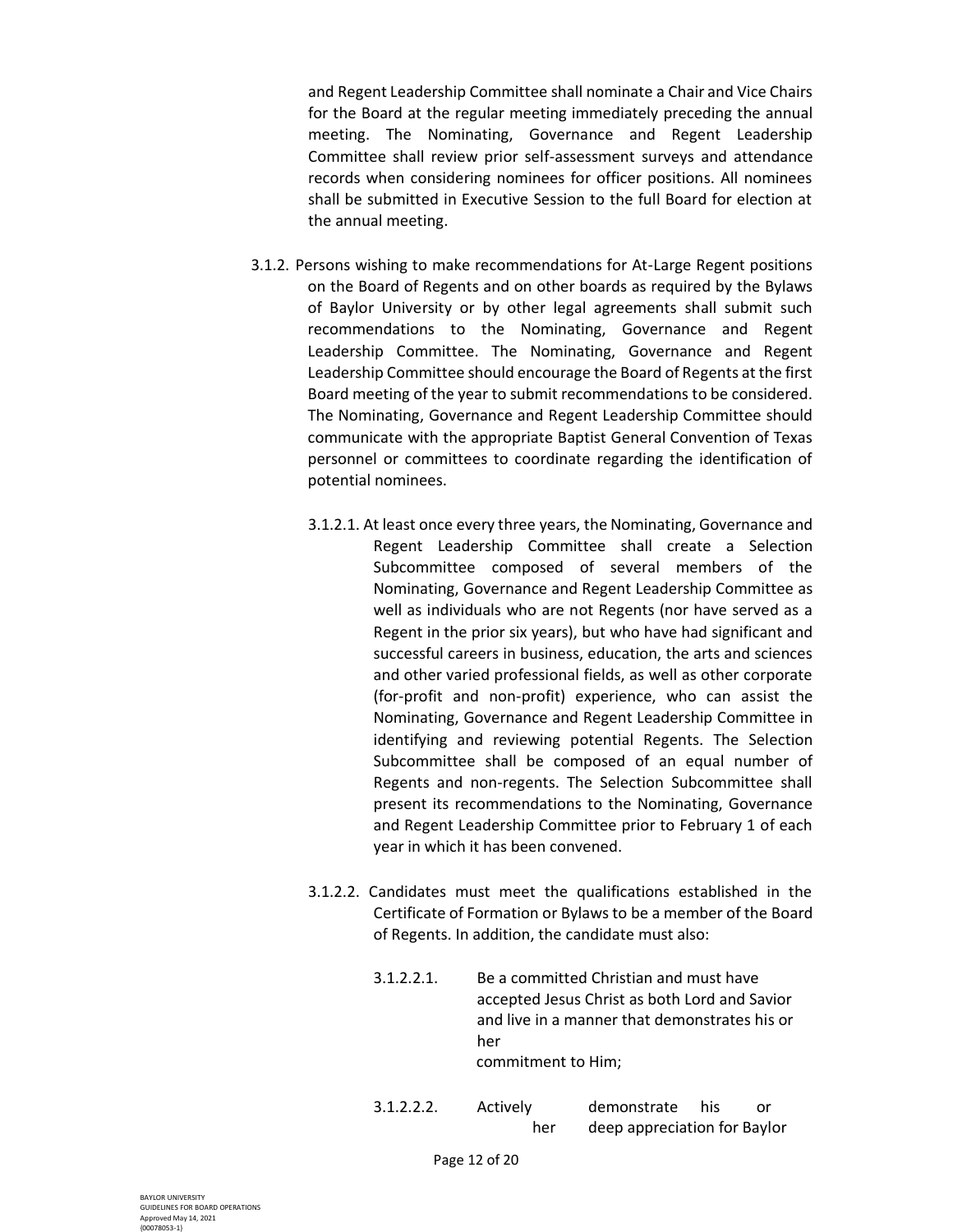University, its unique role in higher education and Baptist life, and its indebtedness to its Baptist founders and Texas Baptist churches;

- 3.1.2.2.3. Have the influence, associations, energy, and determination necessary to attract financial support to sustain the University;
- 3.1.2.2.4. Be willing and able to contribute their time, talent, and financial means to strengthen and move the University forward;
- 3.1.2.2.5. Possess the wisdom, experience, and intellectual capabilities to make sound policy decisions and provide leadership in matters of governance;
- 3.1.2.2.6. Not currently serve on the board of another BGCT institution of higher education or the Baptist Foundation of Texas;
- 3.1.2.2.7. Submit a written personal statement of faith;
- 3.1.2.2.8. Describe his or her faith commitment to Christ in an interview with one or more members of the Nominating, Governance and Regent Leadership Committee (who shall thereafter report to the Committee on the discussion);
- 3.1.2.2.9. Submit a written letter of recommendation from a minister at his or her local church, preferably the senior minister, discussing the candidate's faith commitment and addressing whether the candidate is an active and faithful member and other matters discussed in this section, or submit a similar letter of recommendation from another minister or person in full-time Christian service who is familiar with the candidate; and
- 3.1.2.2.10. Be sponsored by a current member of the Board who will confirm the candidate's Christian commitment.
- 3.1.2.3 The Nominating, Governance and Regent Leadership Committee must also consider the following criteria when considering whether to nominate a person for election by the Board of Regents:
	- 3.1.2.3.1. Relationship with Jesus Christ and commitment to the furtherance of His Kingdom;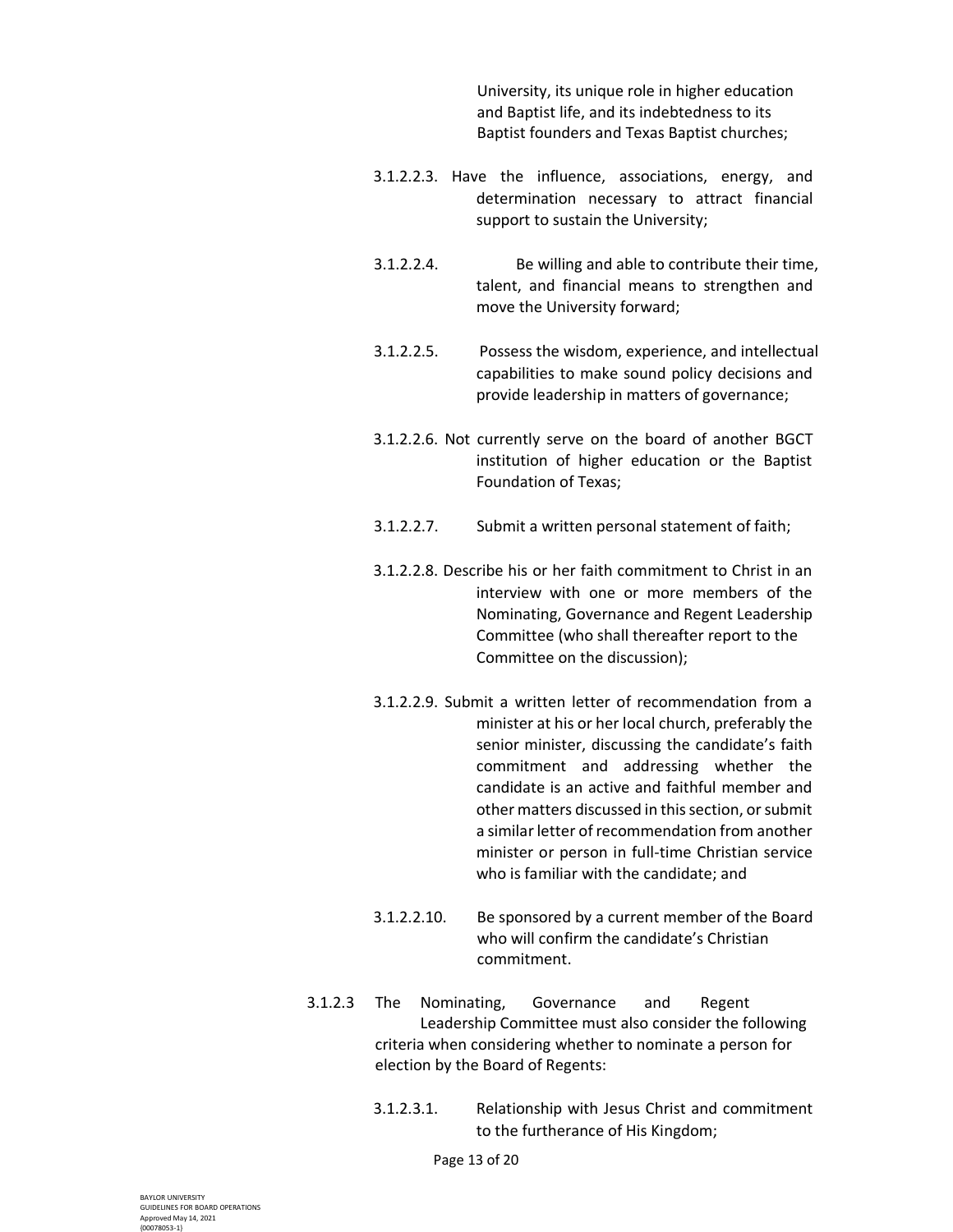- 3.1.2.3.2. Occupational and educational backgrounds and credentials; 3.1.2.3.3. Functional expertise (e.g., education, finance, communications, legal); 3.1.2.3.4. Geographic diversity (national and intrastate); 3.1.2.3.5. Baptist constituency and heritage; 3.1.2.3.6. Other diversity of background and experience; 3.1.2.3.7. Prior board experience (non-profit or forprofit); 3.1.2.3.8. Support of University's development efforts; 3.1.2.3.9. Relationship to Baylor University; 3.1.2.3.10. Other relevant considerations including independence and freedom from conflicts of interest; and 3.1.2.3.11. When nominating a sitting Regent for a second
- or third term, the prior self-assessment surveys and attendance records shall also be evaluated.
- 3.1.3. The Nominating, Governance and Regent Leadership Committee shall ordinarily present to the Board of Regents in Executive Session at the regular meeting of the Board immediately preceding the annual meeting of the Board (1) the names, including biographical information and a Conflict of Interest Disclosure and Information Statement, of the persons nominated by the Committee for election to the Board of Regents who are not currently serving on the Board, and (2) the names of the persons currently serving on the Board who have been nominated by the Committee for election by the Board of Regents for another term.
- 3.1.4. The Board of Regents shall vote on nominees for election as Officers of the Board and for membership on the Board of Regents ordinarily during the Executive Session at the annual meeting of the Board of Regents.
- 3.1.5. The Bylaws govern how long each Regent may serve and the total number of Regents. While the Bylaws require that Regents must leave the Board for a period of at least one year between periods of service on the Board, it is the express intent of the Board that ordinarily the break in service will be longer than the minimum contained in the Bylaws. While the Bylaws establish a minimum of 16 Regents and a maximum of 44 Regents, it is the express intent of the Board that ordinarily the number of Regents will be between 32 and 38.
- 3.1.6. The Nominating, Governance and Regent Leadership Committee shall make recommendations or nominations for Regent positions elected by the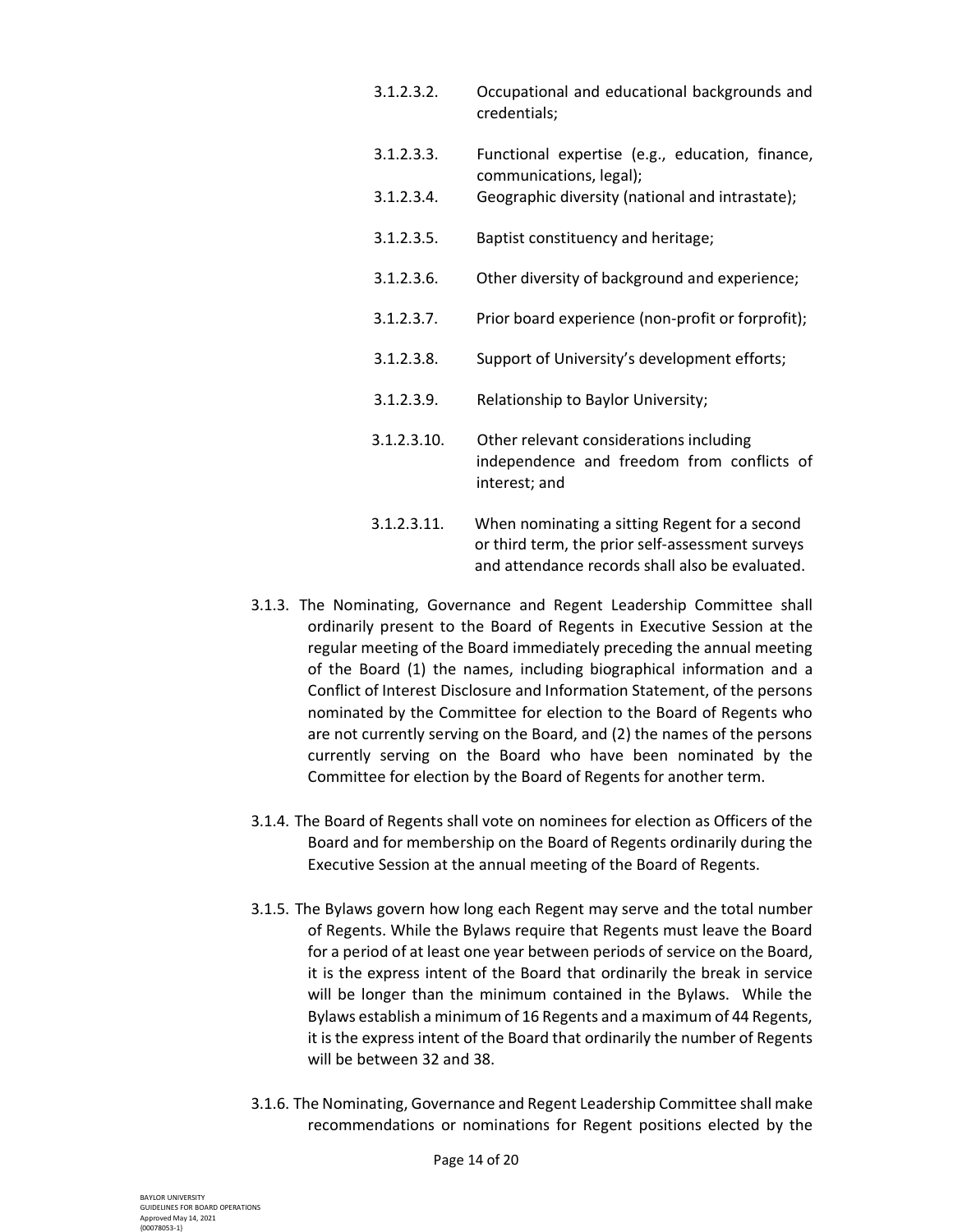Baptist General Convention of Texas. Furthermore, in recognition of Baylor's long history with Texas Baptists, the Nominating, Governance and Regent Leadership Committee (and the Board) shall also strive to enhance Baylor's connections with Texas Baptists generally, as well as with other Baptist and other Christian entities nationally and internationally, to broaden the pool of potential Regents and to preserve and strengthen Baylor's heritage and Christ-centered mission.

- 3.1.7. Alumni-elected Regents will be nominated and elected according to the process contained in the Bylaws.
- 3.1.8. No person is eligible to be nominated or elected to the Board who has an immediate relative serving as a member on the Board of Regents or serving on the President's Council. "Immediate relative" shall include parents, siblings, spouse, children or grandchildren, whether by blood or marriage.

## **3.2. Other Elections and Appointments**

- 3.2.1. In addition to the nomination and election of Regents as set forth in 3.1 above, the Nominating, Governance and Regent Leadership Committee shall receive and consider the names of persons to serve on the governing boards of (a) the Baylor College of Medicine, and (b) such other organizations as the Board of Regents of Baylor University may from time to time have the authority to nominate and elect. The Board has delegated the authority to elect the governing board of the Brazos Valley Public Broadcasting Foundation to the President. The Committee shall submit its nominations for election to these boards to the Board of Regents for election at the annual meeting of the Board or at such other time as may be specified in the articles of incorporation or Bylaws of such organizations.
- 3.2.2. Unless specified in the Certificate of Formation, Bylaws, or other governance document of the organization, elections or appointments to boards of organizations other than Baylor University will be for a oneyear term.

# **4. PRESIDENTIAL GOAL SETTING, ASSESSMENT AND CORPORATE PLANNING, AND EXTERNAL REPORTING**

#### **4.1. Presidential Goal Setting and Assessment**

4.1.1. The Board shall annually evaluate the President's performance on the basis of clearly defined and mutually agreed upon performance goals. The Board shall include in its assessment the President's actions in advancing the mission of the University. The Board may adopt further policies regarding the process and procedures for this key Board function.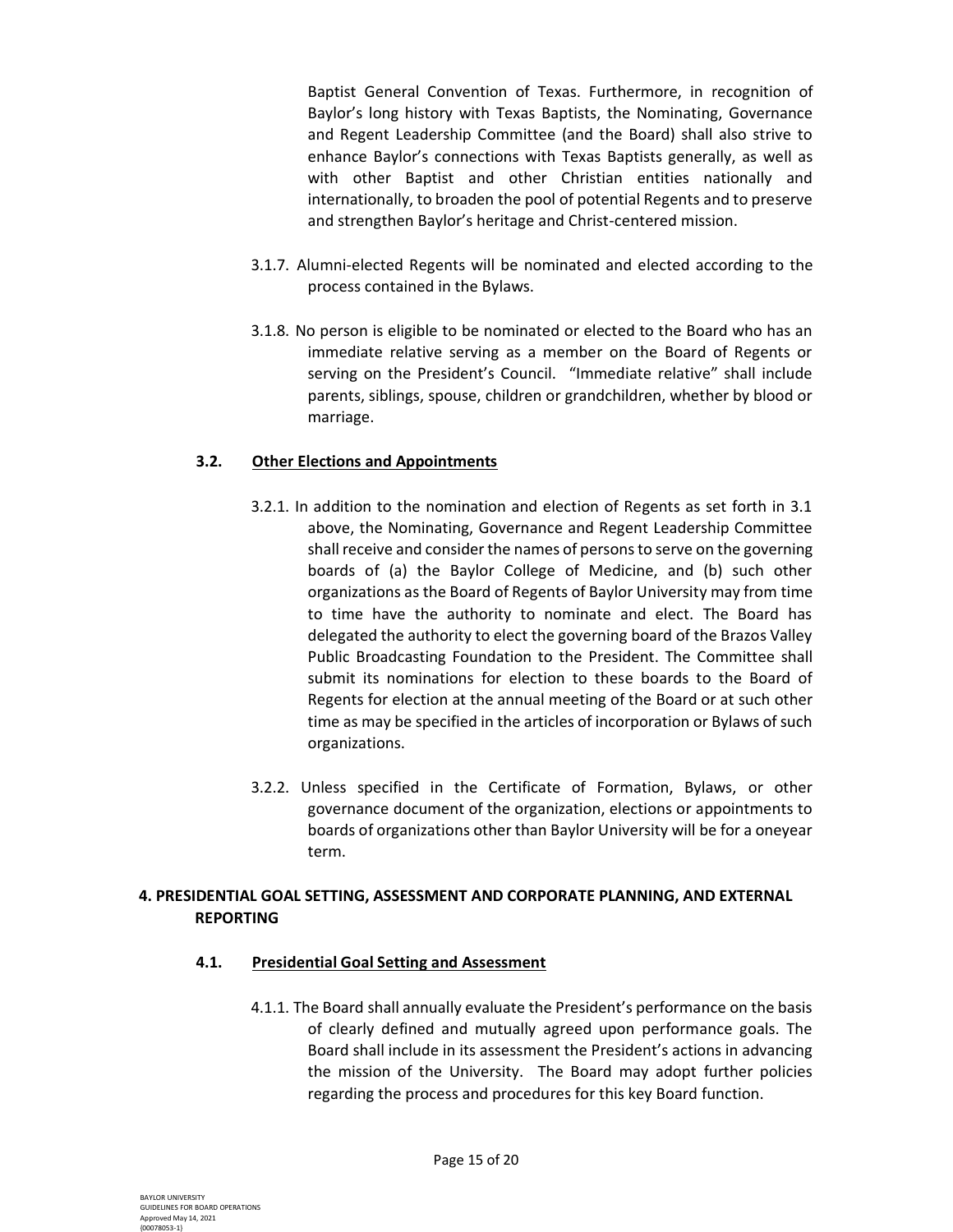- 4.1.2. The University Leadership and Compensation Committee shall have primary responsibility in conducting the evaluation of the President's performance and the compensation of the President, it should include the Executive Committee in its work.
- 4.1.3. The following criteria should be utilized in the assessment: (1) academic management and leadership; (2) administrative management and leadership; (3) athletics program management and leadership; (4) budget and finance; (5) fundraising; (6) external relations; and (7) personal characteristics.
- 4.1.4. The University Leadership and Compensation Committee should report to the Board the results of its assessment annually.

# **4.2. Institutional Planning**

4.2.1. The Board is expected to ensure that appropriate institutional planning takes place and should insist that plans are used regularly for decisionmaking. In carrying out this responsibility, the Board should consider the following: the University's effectiveness in carrying out its mission; alternative sources for revenue beyond its historical revenue streams (tuition and fundraising); the usefulness of planning in higher education, the need for a regular planning process for the institution, the President's role in and responsibility for the planning function, the incorporation of the Board's expertise or experience in the planning process, and reliance on the University's plans to make decisions (particularly those that involve setting priorities and allocation of resources).

# **4.3 External Reporting**

4.3.1. The President may make or cause to be made a report to each annual meeting of the Baptist General Convention of Texas setting forth the condition and activities of the University

# **5. EXPECTATIONS OF BOARD MEMBERS**

#### **5.1. Expectations**

5.1.1. While serving on the Baylor Board of Regents, individual members will be called on and are expected to make significant contributions to the University. These contributions include donations of their time, energy, skills, talents and finances as set forth more fully in the Board's Statement of Responsibilities. Each Regent is expected to reaffirm annually the Statement of Commitment and Responsibilities, and the Conflict of Interest Policy. More specifically, each Regent is expected to: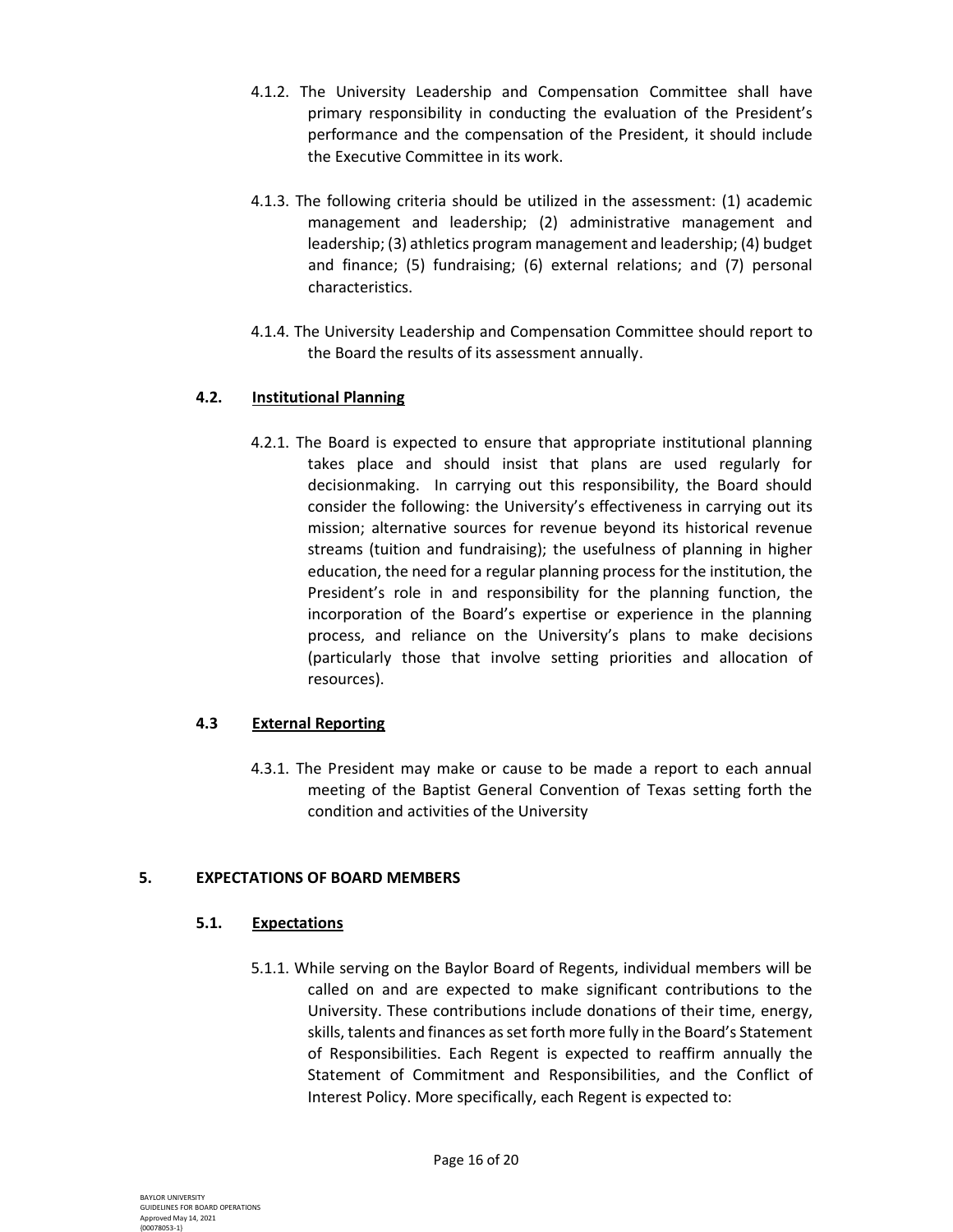- 5.1.1.1. Adhere to the Board's Conflict of Interest Policy.
- 5.1.1.2. Adhere to the Statement of Commitment and Responsibilities.
- 5.1.1.3. Provide annual financial support to the University at a level consistent with the Board member's financial capability and generally support the University's development efforts among other donors to the University. In addition to being an appropriate expression of their commitment to Baylor University, this financial support by each Regent is necessary because outside foundations sometimes use this as a criterion for grant eligibility.
- 5.1.1.4. Where appropriate, attend and participate in, University events and activities (e.g., Academic, Development, Athletic Department and Alumni functions) in Waco and their home community. Each Regent is also expected to attend and participate in at least one Baylor University graduation ceremony each year.
- 5.1.1.5. Regularly prepare for, punctually attend, and actively participate in Board meetings, committee meetings, dinner receptions and other Board functions; provided, however, a Regent may take a leave of absence from the Board if approved by the Chair of the Board in consultation with the Nominating, Governance and Regent Leadership Committee. A Regent on a leave of absence remains a Regent in office. Each Regent is expected to attend (preferably in-person) at least 75% of the regular Board meetings, special Board meetings and committee meetings for which they are a member. Board members who fail to meet this attendance expectation should recognize that they may not be re-elected to the Board and may wish to withdraw their name from consideration for re-election at the end of their term.
- 5.1.1.6. Recognize that it is important for the Board to communicate and present unified support for Baylor's mission and policies. Each member must remain mindful that absent specific delegation by the Board to another person, the Chair of the Board is the official spokesperson for the Board and the President, or his or her designee, is the official spokesperson for the University. While individual Board members do not have the authority to speak on behalf of either the Board or the University they may on occasion have an opportunity to speak publicly to groups or the media. On such occasions, after a Board decision is made, each Regent must respect the Board's authority to act by

Page 17 of 20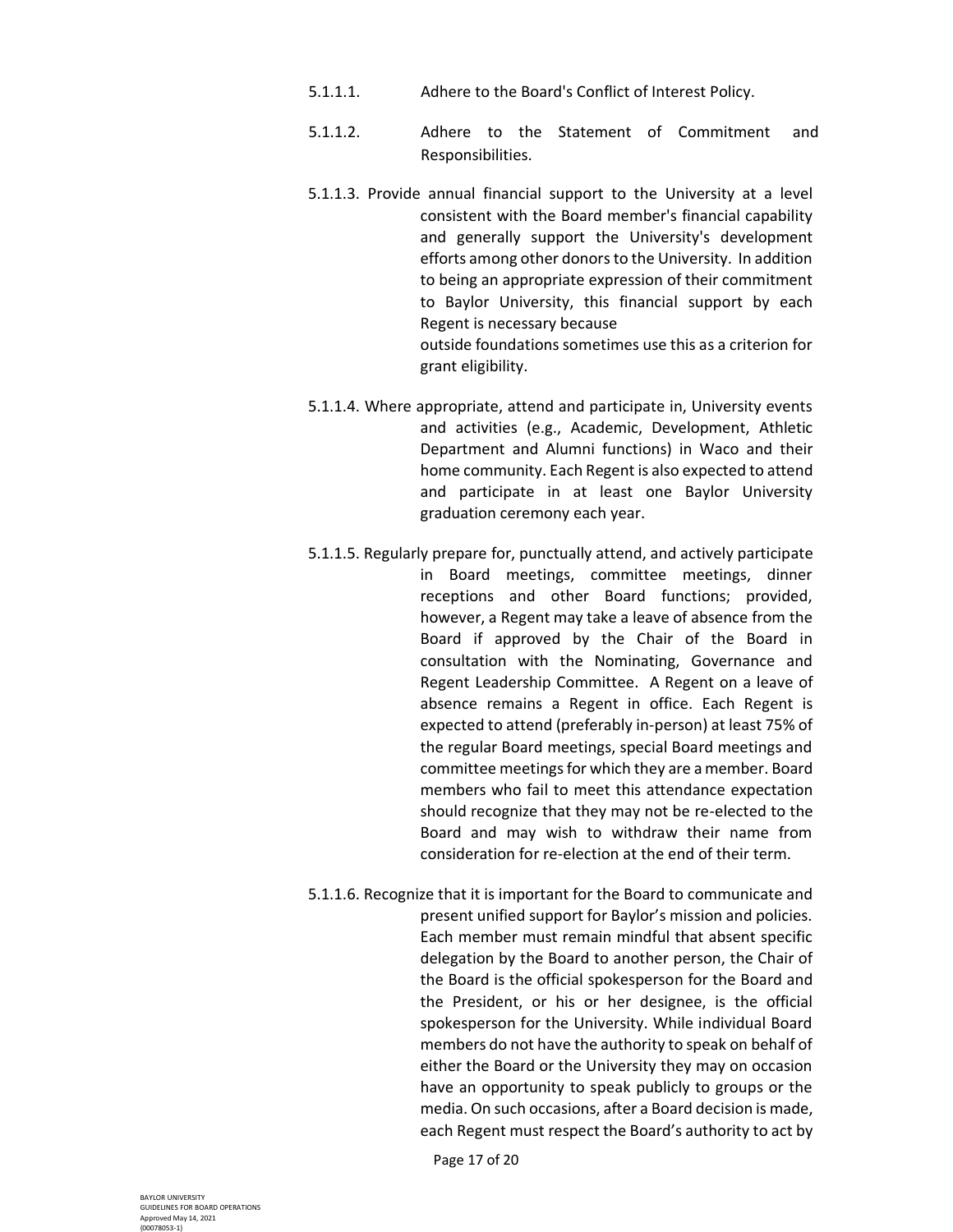majority decision and is expected to publicly support the decisions of the Board and the policies of Baylor University. Regents also must not encourage others to criticize decisions of the Board.

- 5.1.1.7. Annually complete self-study in Board governance and remain knowledgeable on other higher education matters (e.g., Trusteeship magazine, Chronicle of Higher Education, etc.).
- 5.1.1.8. Complete and submit in a timely manner the Individual and Board Performance Assessment Instrument.

## **5.2. Assessment and Reporting**

- 5.2.1. Board members will be asked to self-assess their performance in each of these areas in the annual Individual and Board Performance Assessment Instrument. The Individual Board Performance Assessment Instrument should include an opportunity to evaluate: (1) Board leadership; (2) committee leadership and (3) each committee. The assessment should also provide members with the opportunity to make suggestions to improve the functioning of the Board and its committees. The Nominating, Governance and Regent Leadership Committee Nominating, Governance and Regent Leadership may review any identified areas of weaknesses in Board performance with the relevant board committee and the officers for consideration and action. A summary of the cumulative responses of the Board regarding whether they have met the expectations listed in this section will be reported annually to the Board by the Nominating, Governance and Regent Leadership Committee.
- 5.2.2. The Nominating, Governance and Regent Leadership Committee will annually report on the attendance records of Board members at Board and Committee meetings according to the minutes kept of those meetings and whether each Board member has contributed financially to Baylor University during the prior eighteen month period. The Nominating, Governance and Regent Leadership Committee may also include such other information in its report that will enable the Board to assess fairly whether individual Board members are meeting the expectations listed above.
- 5.2.3. While there are many other factors to consider when making a nomination to re-elect a Board member to an additional term, the Nominating, Governance and Regent Leadership Committee Nominating, Governance and Regent Leadership must include in its review and consideration whether each Regent considered for re-election has met these expectations during their service on the Board. Failure to meet the expectations in these guidelines could have a negative impact on continued service on the Board. Another material consideration is whether the Regent has satisfied the Board's attendance requirements. Additionally, the Nominating, Governance and Regent Leadership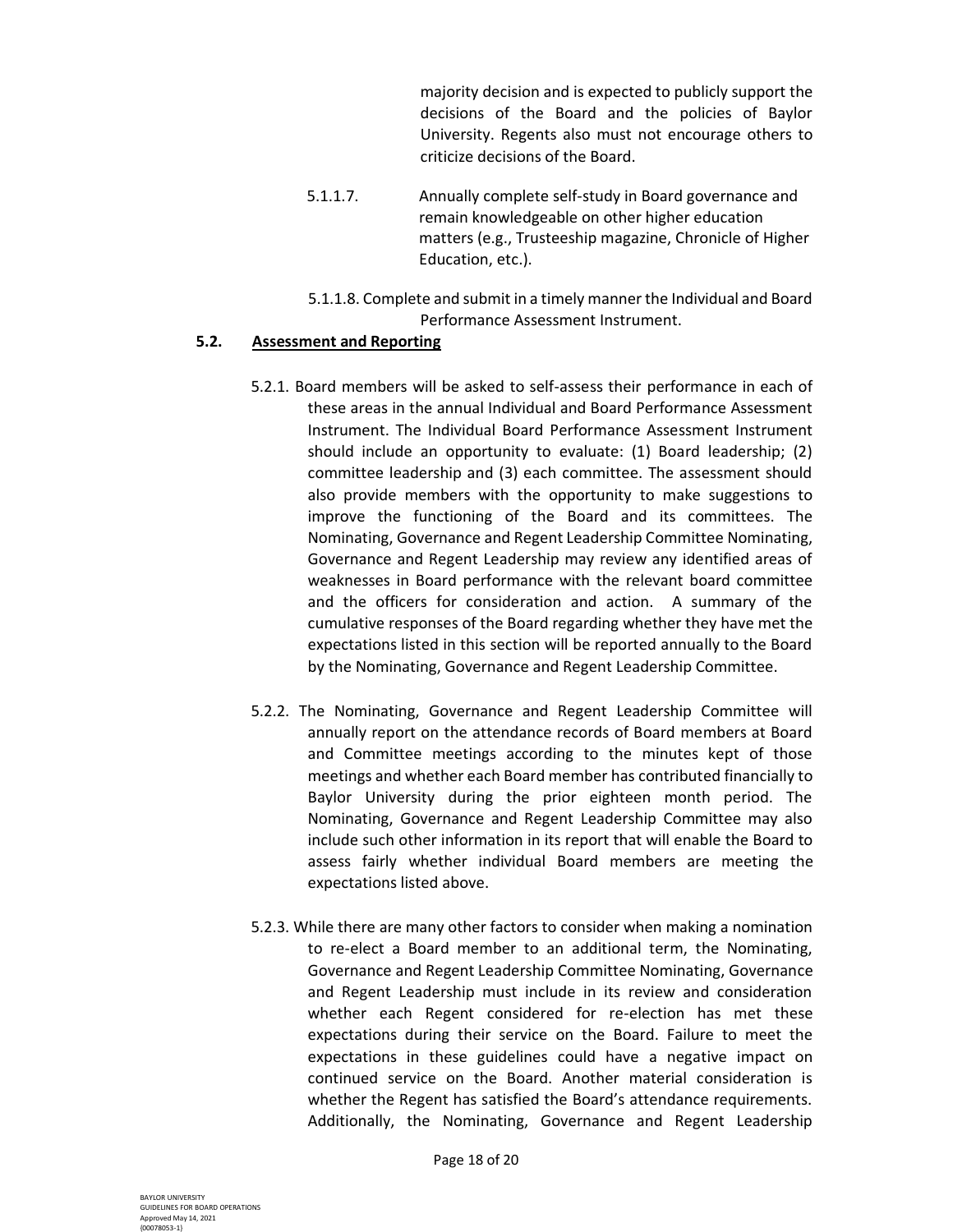Committee must conduct a full "360-degree" review of each Regent's performance. The review should include an assessment of the Regent by other Regents and faculty and administrators with whom he or she had significant contact.

5.2.4. At least every five years the Board will retain an outside facilitator to coordinate with the Nominating, Governance and Regent Leadership Committee in conducting a thorough self-assessment of the Board's performance combined with a Presidential assessment.

## **5.3. Impact on Continued Board Service**

5.3.1. Failure to meet the expectations in this section could have a negative impact on continued service on the Board.